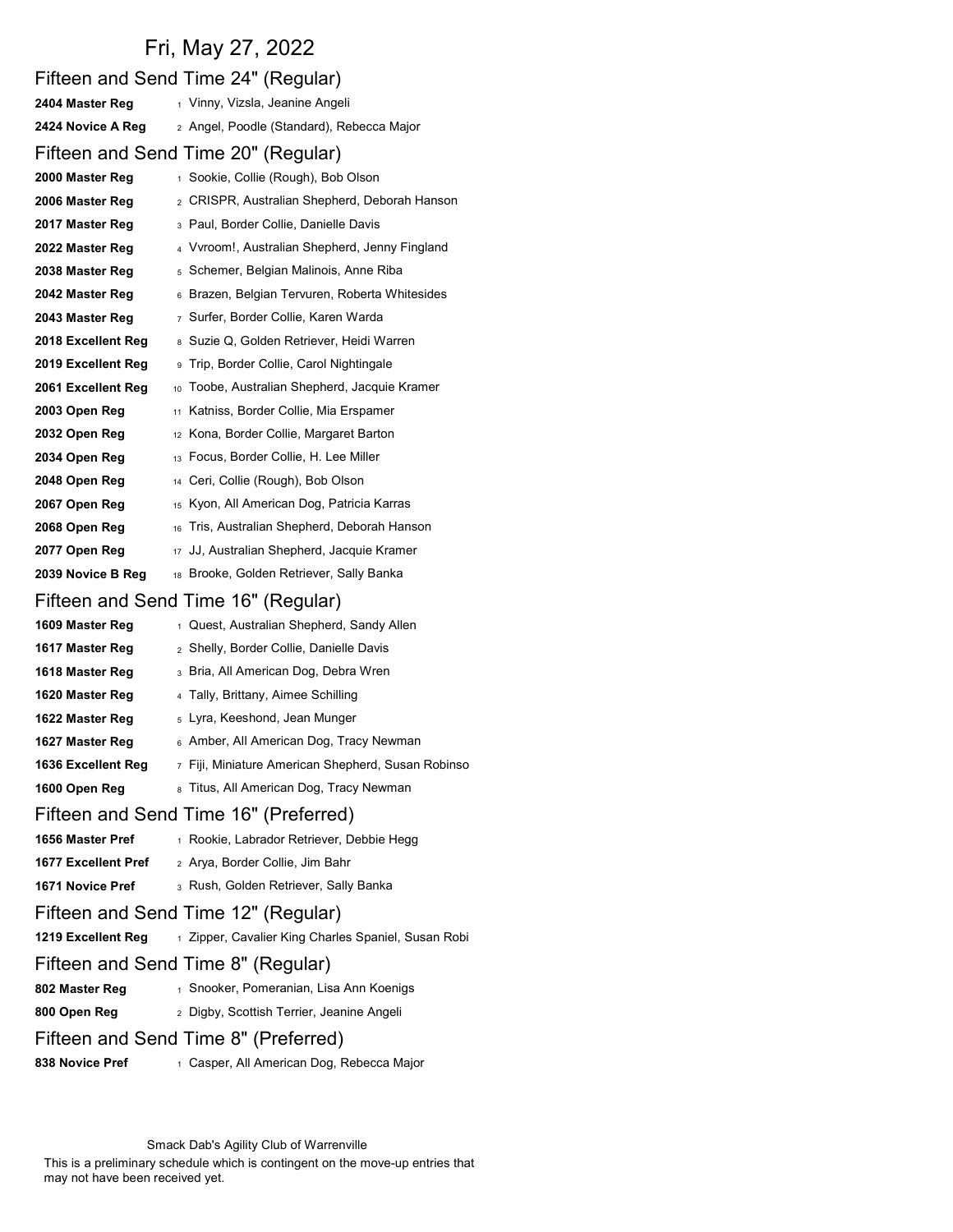# Sun, May 29, 2022<br>
Sun, May 29, 2022<br>
Sand Time 24" (Required)

|                     | Fifteen and Send Time 24" (Regular)                      | IZJ WIJSLEI PIEL | 1 Trump, Dilliany, Teny Sanielli         |
|---------------------|----------------------------------------------------------|------------------|------------------------------------------|
| 2410 Novice B Reg   | 1 Promise, German Shepherd Dog, Christine Bowers         |                  | Fifteen and Send Time 8" (Regular)       |
| 2424 Novice A Reg   | 2 Angel, Poodle (Standard), Rebecca Major                | 802 Master Reg   | 1 Snooker, Pomeranian, Lisa Ann Koenigs  |
|                     | Fifteen and Send Time 20" (Regular)                      |                  | Fifteen and Send Time 8" (Preferred)     |
| 2000 Master Reg     | 1 Sookie, Collie (Rough), Bob Olson                      | 823 Master Pref  | 1 Edge, Border Collie, Pam Fish          |
| 2006 Master Reg     | 2 CRISPR, Australian Shepherd, Deborah Hanson            | 838 Novice Pref  | 2 Casper, All American Dog, Rebecca Majo |
| 2017 Master Reg     | 3 Paul, Border Collie, Danielle Davis                    |                  |                                          |
| 2031 Master Reg     | 4 Frankie, Old English Sheepdog, Amanda Petrowich        |                  |                                          |
| 2038 Master Reg     | 5 Schemer, Belgian Malinois, Anne Riba                   |                  |                                          |
| 2043 Master Reg     | 6 Surfer, Border Collie, Karen Warda                     |                  |                                          |
| 2047 Master Reg     | 7 Sharkey, Border Collie, Mary Lage                      |                  |                                          |
| 2018 Excellent Reg  | 8 Suzie Q, Golden Retriever, Heidi Warren                |                  |                                          |
| 2019 Excellent Reg  | <sup>9</sup> Trip, Border Collie, Carol Nightingale      |                  |                                          |
| 2061 Excellent Reg  | <sub>10</sub> Toobe, Australian Shepherd, Jacquie Kramer |                  |                                          |
| 2032 Open Reg       | 11 Kona, Border Collie, Margaret Barton                  |                  |                                          |
| 2034 Open Reg       | 12 Focus, Border Collie, H. Lee Miller                   |                  |                                          |
| 2048 Open Reg       | 13 Ceri, Collie (Rough), Bob Olson                       |                  |                                          |
| 2067 Open Reg       | 14 Kyon, All American Dog, Patricia Karras               |                  |                                          |
| 2068 Open Reg       | 15 Tris, Australian Shepherd, Deborah Hanson             |                  |                                          |
| 2077 Open Reg       | 16 JJ, Australian Shepherd, Jacquie Kramer               |                  |                                          |
|                     | Fifteen and Send Time 20" (Preferred)                    |                  |                                          |
| 2096 Master Pref    | 1 Rainin, German Shepherd Dog, Christine Bowers          |                  |                                          |
| 2091 Excellent Pref | 2 Kenny, All American Dog, Teresa Seger-Yeggy            |                  |                                          |
| 2093 Excellent Pref | 3 Brinkley, Bernese Mountain Dog, Ruth Ann Van No        |                  |                                          |
| 20109 Novice Pref   | 4 Maverick, Dalmatian, Samuel Kovitz                     |                  |                                          |
|                     | Fifteen and Send Time 16" (Regular)                      |                  |                                          |
| 1609 Master Reg     | 1 Quest, Australian Shepherd, Sandy Allen                |                  |                                          |
| 1617 Master Reg     | 2 Shelly, Border Collie, Danielle Davis                  |                  |                                          |
| 1620 Master Reg     | 3 Tally, Brittany, Aimee Schilling                       |                  |                                          |
| 1622 Master Reg     | 4 Lyra, Keeshond, Jean Munger                            |                  |                                          |
| 1627 Master Reg     | 5 Amber, All American Dog, Tracy Newman                  |                  |                                          |
| 1601 Excellent Reg  | 6 Cadi, Brittany, Terry Santelli                         |                  |                                          |
| 1624 Excellent Reg  | 7 Edith, Australian Cattle Dog, Kelli Nowak              |                  |                                          |
| 1636 Excellent Reg  | 8 Fiji, Miniature American Shepherd, Susan Robinso       |                  |                                          |
| 1600 Open Reg       | 9 Titus, All American Dog, Tracy Newman                  |                  |                                          |
|                     | Fifteen and Send Time 16" (Preferred)                    |                  |                                          |
| 1656 Master Pref    | 1 Rookie, Labrador Retriever, Debbie Hegg                |                  |                                          |
| 1657 Master Pref    | 2 Frisco, Golden Retriever, Ninette Sandefur             |                  |                                          |
| 1677 Excellent Pref | 3 Arya, Border Collie, Jim Bahr                          |                  |                                          |
| 1669 Novice Pref    | 4 Ginger, Dalmatian, Samuel Kovitz                       |                  |                                          |
|                     | Fifteen and Send Time 12" (Regular)                      |                  |                                          |
| 1211 Master Reg     | 1 Riot, Shetland Sheepdog, Jim Payne                     |                  |                                          |
| 1202 Excellent Reg  | 2 Holly, Shetland Sheepdog, Judy Payne                   |                  |                                          |

## Fifteen and Send Time 12" (Preferred) 1 Trump, Brittany, Terry Santelli 802 Master Reg 1 Snooker, Pomeranian, Lisa Ann Koenigs

- 838 Novice Pref 823 Master Pref 1 Edge, Border Collie, Pam Fish
	- 2 Casper, All American Dog, Rebecca Majo

Smack Dab's Agility Club of Warrenville

1219 Excellent Reg 3 Zipper, Cavalier King Charles Spaniel, Susan Robi

This is a preliminary schedule which is contingent on the move-up entries that may not have been received yet.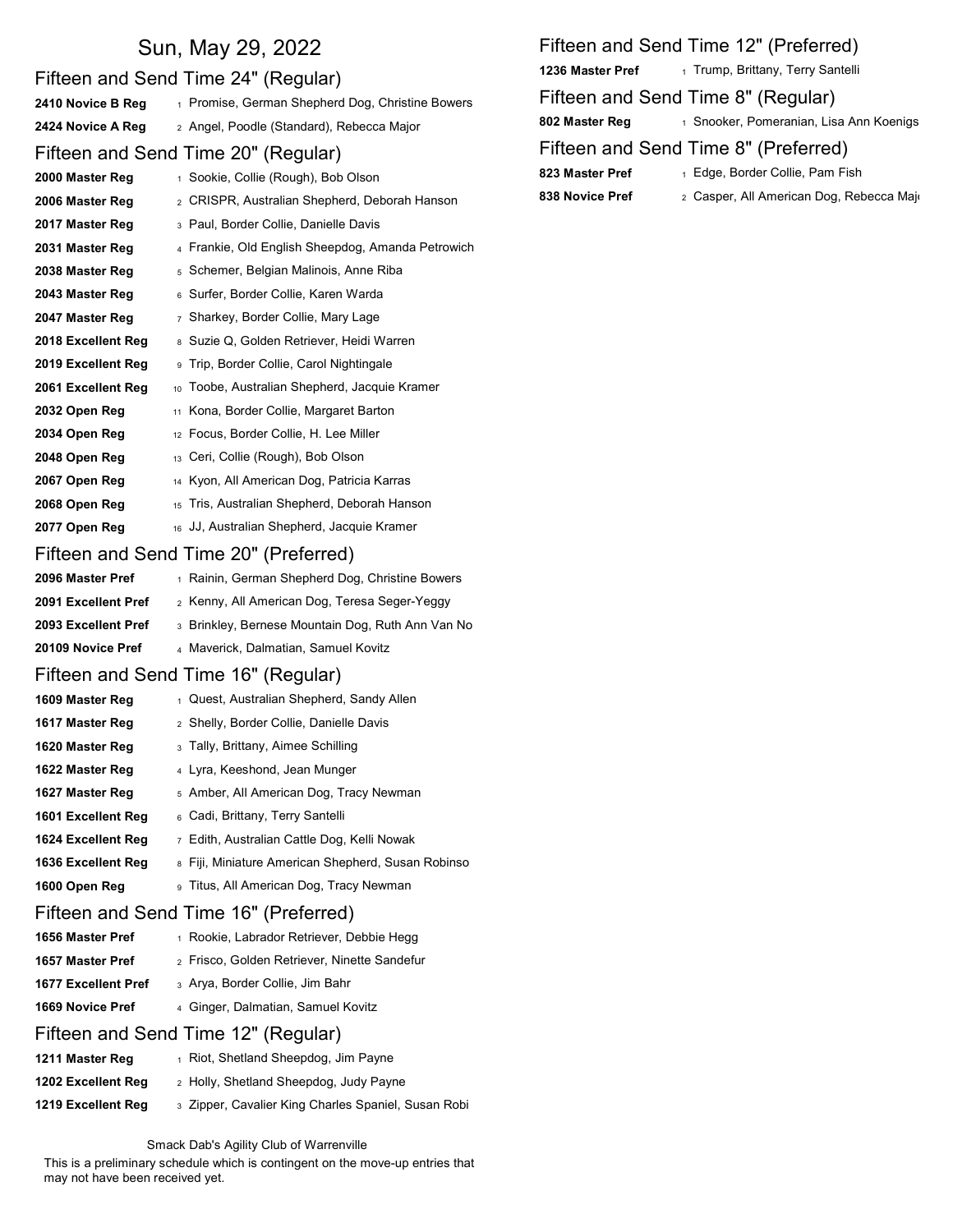| Ring 1                 |     |                    |                                                | Ring 1                                         |
|------------------------|-----|--------------------|------------------------------------------------|------------------------------------------------|
| <b>Premier Std 24"</b> |     |                    |                                                | <b>Premier Std 12"</b>                         |
| 2401                   |     | Fri Sat            | Stevee, Bruce Bahcall                          | Fri Sat<br>1622 P                              |
| 2404                   |     | Fri Sat            | Vinny, Jeanine Angeli                          | <b>Premier Std 8"</b>                          |
| <b>Premier Std 20"</b> |     |                    |                                                | 802<br>Fri Sat                                 |
| 2002                   | Fri |                    | Ignite, Sue Rolek                              | 822 P<br>Sat                                   |
| 2003                   |     | Fri Sat            | Katniss, Mia Erspamer                          | Fri Sat<br>827 P                               |
| 2007                   |     | Fri Sat            | Peyote, Mary Cheney                            | <b>Premier Std 4"</b>                          |
| 2011                   | Fri |                    | Rhythm, Marilyn Bialas                         | 400 P<br>Sat                                   |
| 2012<br>2013           |     | Fri Sat<br>Fri Sat | Zeal, Karen Narta<br>Hotsy-totsy, Dana Pike    | 401 P<br>Sat                                   |
| 2017                   |     | Fri Sat            | Paul, Danielle Davis                           | <b>Master/Excellent Std</b>                    |
| 2022                   |     | Fri Sat            | Vvroom!, Jenny Fingland                        | Fri Sat Sun<br>2400 M                          |
| 2026                   |     | Fri Sat            | Bounce, Carrie Kelly                           | Fri Sat Sun<br>2401 M<br>Fri Sat Sun           |
| 2028                   |     | Fri Sat            | Whack, Jacquie Kramer                          | 2402 M<br>2403 M<br>Sat                        |
| 2031                   |     | Sat                | Frankie, Amanda Petrowich                      | Fri Sat<br>2404 M                              |
| 2032                   | Fri |                    | Kona, Margaret Barton                          | 2406 M<br>Fri Sat Sun                          |
| 2033                   |     | Fri Sat            | Andiamo, Douglas Freymann                      | 2410 E<br>Sun                                  |
| 2034                   |     | Fri Sat            | Focus, H. Lee Miller                           | Fri<br>2411 E                                  |
| 2036                   | Fri |                    | Jazz, Elizabeth Diehl                          | Fri<br>2412 E<br>Sun                           |
| 2037                   |     | Fri Sat            | Violet, Robin Rash                             | <b>Master/Excellent Std</b>                    |
| 2038                   |     | Fri Sat            | Schemer, Anne Riba                             | 2000 M<br>Fri Sat Sun                          |
| 2043                   |     | Fri Sat            | Surfer, Karen Warda                            | 2001 M<br>Sat Sun                              |
| 2046<br>2048           |     | Fri Sat<br>Sat     | Yeti, Tamara Fanter<br>Ceri, Bob Olson         | 2002 M<br>Fri<br>Sun                           |
| 2049                   |     | Sat                | Wrigley, Caryn Thacker                         | Fri Sat<br>2003 M                              |
| 2051                   | Fri |                    | Epic, Sue Rolek                                | Fri Sat Sun<br>2004 M                          |
| Premier Std 16"        |     |                    |                                                | Fri Sat Sun<br>2006 M                          |
| 1602                   |     | Fri Sat            | Java, Cindy McElligott                         | Fri Sat Sun<br>2007 M                          |
| 1606                   |     | Sat                | Bristol, Ron Morris                            | Sun<br>2008 M                                  |
| 1607                   |     | Fri Sat            | Jynx, Loretta Zich                             | Fri Sat<br>2011 M<br>Fri Sat Sun<br>2012 M     |
| 1609                   |     | Fri Sat            | Quest, Sandy Allen                             | Fri Sat<br>2013 M                              |
| 1618                   |     | Fri Sat            | Bria, Debra Wren                               | Fri<br>2014 M                                  |
| 1619                   | Fri |                    | Sassy, Pam Fish                                | Fri<br>Sun<br>2016 M                           |
| 1621                   |     | Sat                | Chip, Colleen Dressler                         | Fri<br>Sun<br>2018 M                           |
| 1624                   |     | Fri Sat            | Edith, Kelli Nowak                             | Fri Sat Sun<br>2019 M                          |
| 1629                   |     | Fri Sat            | Pika, Cindy McElligott                         | Fri Sat Sun<br>2021 M                          |
| 1636                   | Fri |                    | Fiji, Susan Robinson                           | Fri Sat<br>2022 M                              |
| 1663 P<br>1664 P       |     | Fri Sat<br>Fri Sat | Matty, Loretta Zich<br>Desmond, Danielle Davis | 2023 M<br>Sat Sun                              |
| 1672 P                 | Fri |                    | Jake, Fran Hughes                              | 2024 M<br>Fri                                  |
| 1676 P                 |     | Sat                | Tully, Rosemarie Slowikowski                   | 2026 M<br>Fri Sat                              |
| 1684 P                 |     | Fri Sat            | Dio, Loretta Zich                              | 2027 M<br>Sat Sun                              |
| Premier Std 12"        |     |                    |                                                | Fri Sat Sun<br>2028 M<br>Fri Sat Sun<br>2029 M |
| 1201                   | Fri |                    | Haley, Dan Gebhardt                            | Fri<br>Sun<br>2032 M                           |
| 1207                   |     | Fri Sat            | Skye, Han Yu                                   | 2033 M<br>Fri Sat                              |
|                        |     | Sat                | Riot, Jim Payne                                |                                                |

## Ring 1

| Ring 1                          |     |            |             |                                                       |
|---------------------------------|-----|------------|-------------|-------------------------------------------------------|
| Premier Std 12"<br>1622 P       |     | Fri Sat    |             | Lyra, Jean Munger                                     |
| <b>Premier Std 8"</b>           |     |            |             |                                                       |
| 802                             |     | Fri Sat    |             | Snooker, Lisa Ann Koenigs                             |
| 822 P                           |     | Sat        |             | Tango, Debby Pascal                                   |
| 827 P                           |     | Fri Sat    |             | Pippin, Loretta Zich                                  |
| <b>Premier Std 4"</b>           |     |            |             |                                                       |
| 400 P<br>401 P                  |     | Sat<br>Sat |             | Teila, Sherry Speckels<br>Finnick, Jennifer Panattoni |
| <b>Master/Excellent Std 24"</b> |     |            |             |                                                       |
| 2400 M                          |     |            | Fri Sat Sun | Cooper, Helen Baloun                                  |
| 2401 M                          |     |            | Fri Sat Sun | Stevee, Bruce Bahcall                                 |
| 2402 M                          |     |            | Fri Sat Sun | Cricket, Judie Seyller                                |
| 2403 M                          |     | Sat        |             | Brynlee, Stacey Moore                                 |
| 2404 M<br>2406 M                |     | Fri Sat    | Fri Sat Sun | Vinny, Jeanine Angeli<br>Misty, Helen Baloun          |
| 2410 E                          |     |            | Sun         | Promise, Christine Bowers                             |
| 2411 E                          | Fri |            |             | Beamer, Julie Sjullie-Drmolka                         |
| 2412 E                          | Fri |            | Sun         | Frankee, Bruce Bahcall                                |
| <b>Master/Excellent Std 20"</b> |     |            |             |                                                       |
| 2000 M                          |     |            | Fri Sat Sun | Sookie, Bob Olson                                     |
| 2001 M                          |     |            | Sat Sun     | Delta, Caryn Thacker                                  |
| 2002 M                          | Fri |            | Sun         | Ignite, Sue Rolek                                     |
| 2003 M<br>2004 M                |     | Fri Sat    | Fri Sat Sun | Katniss, Mia Erspamer<br>Sky, Kathy Calhoon           |
| 2006 M                          |     |            | Fri Sat Sun | CRISPR, Deborah Hanson                                |
| 2007 M                          |     |            | Fri Sat Sun | Peyote, Mary Cheney                                   |
| 2008 M                          |     |            | Sun         | Cooper, Steve Godinsky                                |
| 2011 M                          |     | Fri Sat    |             | Rhythm, Marilyn Bialas                                |
| 2012 M                          |     |            | Fri Sat Sun | Zeal, Karen Narta                                     |
| 2013 M<br>2014 M                | Fri | Fri Sat    |             | Hotsy-totsy, Dana Pike<br>Mickey, Lois Lamont         |
| 2016 M                          | Fri |            | Sun         | Wesley, Nancy Torosian                                |
| 2018 M                          | Fri |            | Sun         | Suzie Q, Heidi Warren                                 |
| 2019 M                          |     |            | Fri Sat Sun | Trip, Carol Nightingale                               |
| 2021 M                          |     |            | Fri Sat Sun | Z, Robert Weber                                       |
| 2022 M                          |     | Fri Sat    |             | Vvroom!, Jenny Fingland                               |
| 2023 M                          |     |            | Sat Sun     | Woodstock, Marietta Huber                             |
| 2024 M<br>2026 M                | Fri | Fri Sat    |             | Rex, Leslie Bower<br>Bounce, Carrie Kelly             |
| 2027 M                          |     |            | Sat Sun     | Flame, Cheryl Peterson                                |
| 2028 M                          |     |            | Fri Sat Sun | Whack, Jacquie Kramer                                 |
| 2029 M                          |     |            | Fri Sat Sun | Captive, Sherry Kluever                               |
| 2032 M                          | Fri |            | Sun         | Kona, Margaret Barton                                 |
|                                 |     | Fri Sat    |             | Andiamo, Douglas Freymann                             |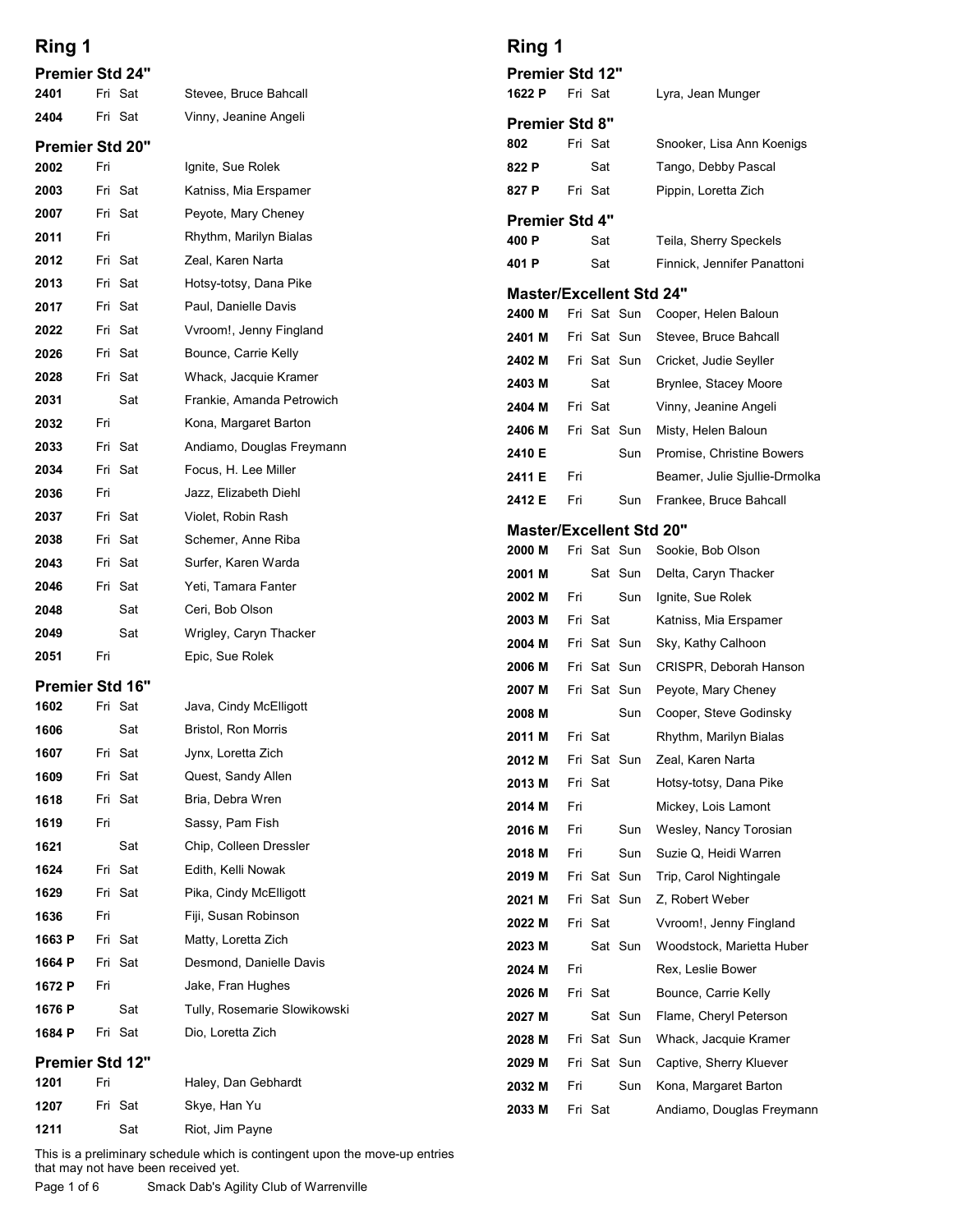#### Master/Excellent Std 20"

| <b>Master/Excellent Std 20"</b><br><b>Master/Excellent Std</b><br>Fri Sat<br>2034 M<br>Fri Sat Sun<br>Focus, H. Lee Miller<br>1618 M<br>Sun<br>Fri<br>Sun<br>2036 M<br>Fri<br>Jazz, Elizabeth Diehl<br>1619 M<br>2037 M<br>Fri Sat Sun<br>Violet, Robin Rash<br>1620 M<br>Fri Sat Sun<br>Fri Sat Sun<br>Schemer, Anne Riba<br>1621 M<br>Sat Sun<br>2038 M<br>Fri Sat Sun<br>2041 M<br>Fri<br>Sun<br>Onyx, Diane Sanders<br>1622 M<br>2042 M<br>Fri<br>Brazen, Roberta Whitesides<br>1624 M<br>Fri Sat Sun<br>2044 M<br>Sat Sun<br>1626 M<br>Sat Sun<br>Kit, Tamar Cooney<br>Fri Sat<br>Yeti, Tamara Fanter<br>1627 M<br>Fri<br>Sun<br>2046 M<br>Sat Sun<br>Sat Sun<br>2047 M<br>Sharkey, Mary Lage<br>1628 M<br>Fri Sat Sun<br>Fri Sat Sun<br>Ceri, Bob Olson<br>1629 M<br>2048 M<br>Fri Sat Sun<br>Sat Sun<br>2049 M<br>Wrigley, Caryn Thacker<br>1631 M<br>Fri<br>Sun<br>Epic, Sue Rolek<br>1623 E<br>Fri<br>2051 M<br>Sat Sun<br>Fri Sat Sun<br>Frankie, Amanda Petrowich<br>1635 E<br>2031 M<br>Fri Sat Sun<br>Paul, Danielle Davis<br>Sun<br>2017 E<br><b>1654 MP</b> Fri<br>2039 E<br>Fri<br>Brooke, Sally Banka<br>1657 MP Fri Sat Sun<br>Fri Sat Sun<br>Surfer, Karen Warda<br>1658 MP Fri<br>2043 E<br>Fri Sat<br>2055 E<br>Charm, Heather Mengarelli<br>1659 MP<br>Sun<br>Fri Sat Sun<br>2056 E<br>Twist, Dana Nelson<br><b>1661 MP</b> Fri<br>Fri<br>Abby, Sherri Kobylinski<br>1662 MP Fri<br>2057 E<br>Fri Sat<br>2058 E<br>Ana, Pam Schiazzano<br><b>1663 MP</b> Fri Sat<br>2059 E<br>1664 MP Fri Sat Sun<br>Fri<br>Lyra, Steve Cannon<br>1666 MP Fri<br>2062 E<br>Sat Sun<br>Gemma, Christy Phillips<br>Sun<br>1667 MP<br>Sun<br>2089 MP<br>Heidi, Cheryl Rotan<br>Fri<br>Fri<br>Sat Sun<br>1668 MP Fri Sat<br>2091 MP<br>Kenny, Teresa Seger-Yeggy<br>1672 MP Fri Sat Sun<br>2092 MP<br>Sun<br>Macho, Tina Gradowski<br>Fri Sat Sun<br>Sun<br>Brinkley, Ruth Ann Van Noort<br>1656 EP<br>2093 MP<br>2094 MP Fri Sat<br>Zip!, Heather Mengarelli<br>1669 EP<br>Sun<br>Sat Sun<br>Rainin, Christine Bowers<br>2096 MP<br>1671 EP<br>Fri<br>1676 EP<br>Sat<br>Ella, Cheryl Rotan<br>20100 EP Fri<br>1678 EP<br>Sun<br>Fri<br><b>Master/Excellent Std 16"</b><br>1679 EP<br>Sat Sun<br>1600 M<br>Fri<br>Sun<br>Titus, Tracy Newman<br>1601 M<br>Fri Sat Sun<br>Cadi, Terry Santelli<br><b>Master/Excellent Std</b><br>Sat Sun<br>Fri Sat Sun<br>Java, Cindy McElligott<br>1200 M<br>1602 M<br>1603 M<br>Fri Sat Sun<br>Harper, Debbie Constant<br>1201 M<br>Fri<br>Fri Sat Sun<br>Oakley, Aimee Schilling<br>1202 M<br>Sat Sun<br>1604 M<br>Sat Sun<br>Fri Sat Sun<br>1606 M<br>Bristol, Ron Morris<br>1203 M<br>Fri Sat Sun<br>Fri Sat<br>Jynx, Loretta Zich<br>1607 M<br>1204 M<br>Fri Sat Sun<br>1608 M<br>Fri Sat Sun<br>Madison, Hali Bednarz<br>1206 M<br>Fri Sat Sun<br>Quest, Sandy Allen<br>Fri Sat<br>1609 M<br>1207 M<br>Fri Sat<br>1611 M<br>Storm, Leslie Nemeth<br>1208 M<br>Sat<br>Fri Sat<br>Alias, Teri Pinney<br>1209 M<br>Fri Sat<br>1612 M<br>1613 M<br>Fri Sat Sun<br>Sami, Sylvia Krpan<br>1211 M<br>Sat Sun<br>1614 M<br>Sat Sun<br>Brett, Laura Fearn<br>1212 M<br>Sat Sun<br>1616 M<br>Fri Sat Sun<br>Katie, Terry Santelli<br>1213 M<br>Fri Sat<br>1617 M<br>Fri Sat Sun<br>Shelly, Danielle Davis<br>1214 M<br>Sat Sun<br>This is a preliminary schedule which is contingent upon the move-up entries<br>that may not have been received yet.<br>Page 2 of 6<br>Smack Dab's Agility Club of Warrenville | Ring 1 |  |  | Ring 1 |  |  |
|------------------------------------------------------------------------------------------------------------------------------------------------------------------------------------------------------------------------------------------------------------------------------------------------------------------------------------------------------------------------------------------------------------------------------------------------------------------------------------------------------------------------------------------------------------------------------------------------------------------------------------------------------------------------------------------------------------------------------------------------------------------------------------------------------------------------------------------------------------------------------------------------------------------------------------------------------------------------------------------------------------------------------------------------------------------------------------------------------------------------------------------------------------------------------------------------------------------------------------------------------------------------------------------------------------------------------------------------------------------------------------------------------------------------------------------------------------------------------------------------------------------------------------------------------------------------------------------------------------------------------------------------------------------------------------------------------------------------------------------------------------------------------------------------------------------------------------------------------------------------------------------------------------------------------------------------------------------------------------------------------------------------------------------------------------------------------------------------------------------------------------------------------------------------------------------------------------------------------------------------------------------------------------------------------------------------------------------------------------------------------------------------------------------------------------------------------------------------------------------------------------------------------------------------------------------------------------------------------------------------------------------------------------------------------------------------------------------------------------------------------------------------------------------------------------------------------------------------------------------------------------------------------------------------------------------------------------------------------------------------------------------------------------------------------------------------------------------------------------------------------------------------------------------------------------------------------------------------------------------------------------------------------------------------------------------------------------------------------------------------------------------------------------------------------------------------|--------|--|--|--------|--|--|
|                                                                                                                                                                                                                                                                                                                                                                                                                                                                                                                                                                                                                                                                                                                                                                                                                                                                                                                                                                                                                                                                                                                                                                                                                                                                                                                                                                                                                                                                                                                                                                                                                                                                                                                                                                                                                                                                                                                                                                                                                                                                                                                                                                                                                                                                                                                                                                                                                                                                                                                                                                                                                                                                                                                                                                                                                                                                                                                                                                                                                                                                                                                                                                                                                                                                                                                                                                                                                                                |        |  |  |        |  |  |
|                                                                                                                                                                                                                                                                                                                                                                                                                                                                                                                                                                                                                                                                                                                                                                                                                                                                                                                                                                                                                                                                                                                                                                                                                                                                                                                                                                                                                                                                                                                                                                                                                                                                                                                                                                                                                                                                                                                                                                                                                                                                                                                                                                                                                                                                                                                                                                                                                                                                                                                                                                                                                                                                                                                                                                                                                                                                                                                                                                                                                                                                                                                                                                                                                                                                                                                                                                                                                                                |        |  |  |        |  |  |
|                                                                                                                                                                                                                                                                                                                                                                                                                                                                                                                                                                                                                                                                                                                                                                                                                                                                                                                                                                                                                                                                                                                                                                                                                                                                                                                                                                                                                                                                                                                                                                                                                                                                                                                                                                                                                                                                                                                                                                                                                                                                                                                                                                                                                                                                                                                                                                                                                                                                                                                                                                                                                                                                                                                                                                                                                                                                                                                                                                                                                                                                                                                                                                                                                                                                                                                                                                                                                                                |        |  |  |        |  |  |
|                                                                                                                                                                                                                                                                                                                                                                                                                                                                                                                                                                                                                                                                                                                                                                                                                                                                                                                                                                                                                                                                                                                                                                                                                                                                                                                                                                                                                                                                                                                                                                                                                                                                                                                                                                                                                                                                                                                                                                                                                                                                                                                                                                                                                                                                                                                                                                                                                                                                                                                                                                                                                                                                                                                                                                                                                                                                                                                                                                                                                                                                                                                                                                                                                                                                                                                                                                                                                                                |        |  |  |        |  |  |
|                                                                                                                                                                                                                                                                                                                                                                                                                                                                                                                                                                                                                                                                                                                                                                                                                                                                                                                                                                                                                                                                                                                                                                                                                                                                                                                                                                                                                                                                                                                                                                                                                                                                                                                                                                                                                                                                                                                                                                                                                                                                                                                                                                                                                                                                                                                                                                                                                                                                                                                                                                                                                                                                                                                                                                                                                                                                                                                                                                                                                                                                                                                                                                                                                                                                                                                                                                                                                                                |        |  |  |        |  |  |
|                                                                                                                                                                                                                                                                                                                                                                                                                                                                                                                                                                                                                                                                                                                                                                                                                                                                                                                                                                                                                                                                                                                                                                                                                                                                                                                                                                                                                                                                                                                                                                                                                                                                                                                                                                                                                                                                                                                                                                                                                                                                                                                                                                                                                                                                                                                                                                                                                                                                                                                                                                                                                                                                                                                                                                                                                                                                                                                                                                                                                                                                                                                                                                                                                                                                                                                                                                                                                                                |        |  |  |        |  |  |
|                                                                                                                                                                                                                                                                                                                                                                                                                                                                                                                                                                                                                                                                                                                                                                                                                                                                                                                                                                                                                                                                                                                                                                                                                                                                                                                                                                                                                                                                                                                                                                                                                                                                                                                                                                                                                                                                                                                                                                                                                                                                                                                                                                                                                                                                                                                                                                                                                                                                                                                                                                                                                                                                                                                                                                                                                                                                                                                                                                                                                                                                                                                                                                                                                                                                                                                                                                                                                                                |        |  |  |        |  |  |
|                                                                                                                                                                                                                                                                                                                                                                                                                                                                                                                                                                                                                                                                                                                                                                                                                                                                                                                                                                                                                                                                                                                                                                                                                                                                                                                                                                                                                                                                                                                                                                                                                                                                                                                                                                                                                                                                                                                                                                                                                                                                                                                                                                                                                                                                                                                                                                                                                                                                                                                                                                                                                                                                                                                                                                                                                                                                                                                                                                                                                                                                                                                                                                                                                                                                                                                                                                                                                                                |        |  |  |        |  |  |
|                                                                                                                                                                                                                                                                                                                                                                                                                                                                                                                                                                                                                                                                                                                                                                                                                                                                                                                                                                                                                                                                                                                                                                                                                                                                                                                                                                                                                                                                                                                                                                                                                                                                                                                                                                                                                                                                                                                                                                                                                                                                                                                                                                                                                                                                                                                                                                                                                                                                                                                                                                                                                                                                                                                                                                                                                                                                                                                                                                                                                                                                                                                                                                                                                                                                                                                                                                                                                                                |        |  |  |        |  |  |
|                                                                                                                                                                                                                                                                                                                                                                                                                                                                                                                                                                                                                                                                                                                                                                                                                                                                                                                                                                                                                                                                                                                                                                                                                                                                                                                                                                                                                                                                                                                                                                                                                                                                                                                                                                                                                                                                                                                                                                                                                                                                                                                                                                                                                                                                                                                                                                                                                                                                                                                                                                                                                                                                                                                                                                                                                                                                                                                                                                                                                                                                                                                                                                                                                                                                                                                                                                                                                                                |        |  |  |        |  |  |
|                                                                                                                                                                                                                                                                                                                                                                                                                                                                                                                                                                                                                                                                                                                                                                                                                                                                                                                                                                                                                                                                                                                                                                                                                                                                                                                                                                                                                                                                                                                                                                                                                                                                                                                                                                                                                                                                                                                                                                                                                                                                                                                                                                                                                                                                                                                                                                                                                                                                                                                                                                                                                                                                                                                                                                                                                                                                                                                                                                                                                                                                                                                                                                                                                                                                                                                                                                                                                                                |        |  |  |        |  |  |
|                                                                                                                                                                                                                                                                                                                                                                                                                                                                                                                                                                                                                                                                                                                                                                                                                                                                                                                                                                                                                                                                                                                                                                                                                                                                                                                                                                                                                                                                                                                                                                                                                                                                                                                                                                                                                                                                                                                                                                                                                                                                                                                                                                                                                                                                                                                                                                                                                                                                                                                                                                                                                                                                                                                                                                                                                                                                                                                                                                                                                                                                                                                                                                                                                                                                                                                                                                                                                                                |        |  |  |        |  |  |
|                                                                                                                                                                                                                                                                                                                                                                                                                                                                                                                                                                                                                                                                                                                                                                                                                                                                                                                                                                                                                                                                                                                                                                                                                                                                                                                                                                                                                                                                                                                                                                                                                                                                                                                                                                                                                                                                                                                                                                                                                                                                                                                                                                                                                                                                                                                                                                                                                                                                                                                                                                                                                                                                                                                                                                                                                                                                                                                                                                                                                                                                                                                                                                                                                                                                                                                                                                                                                                                |        |  |  |        |  |  |
|                                                                                                                                                                                                                                                                                                                                                                                                                                                                                                                                                                                                                                                                                                                                                                                                                                                                                                                                                                                                                                                                                                                                                                                                                                                                                                                                                                                                                                                                                                                                                                                                                                                                                                                                                                                                                                                                                                                                                                                                                                                                                                                                                                                                                                                                                                                                                                                                                                                                                                                                                                                                                                                                                                                                                                                                                                                                                                                                                                                                                                                                                                                                                                                                                                                                                                                                                                                                                                                |        |  |  |        |  |  |
|                                                                                                                                                                                                                                                                                                                                                                                                                                                                                                                                                                                                                                                                                                                                                                                                                                                                                                                                                                                                                                                                                                                                                                                                                                                                                                                                                                                                                                                                                                                                                                                                                                                                                                                                                                                                                                                                                                                                                                                                                                                                                                                                                                                                                                                                                                                                                                                                                                                                                                                                                                                                                                                                                                                                                                                                                                                                                                                                                                                                                                                                                                                                                                                                                                                                                                                                                                                                                                                |        |  |  |        |  |  |
|                                                                                                                                                                                                                                                                                                                                                                                                                                                                                                                                                                                                                                                                                                                                                                                                                                                                                                                                                                                                                                                                                                                                                                                                                                                                                                                                                                                                                                                                                                                                                                                                                                                                                                                                                                                                                                                                                                                                                                                                                                                                                                                                                                                                                                                                                                                                                                                                                                                                                                                                                                                                                                                                                                                                                                                                                                                                                                                                                                                                                                                                                                                                                                                                                                                                                                                                                                                                                                                |        |  |  |        |  |  |
|                                                                                                                                                                                                                                                                                                                                                                                                                                                                                                                                                                                                                                                                                                                                                                                                                                                                                                                                                                                                                                                                                                                                                                                                                                                                                                                                                                                                                                                                                                                                                                                                                                                                                                                                                                                                                                                                                                                                                                                                                                                                                                                                                                                                                                                                                                                                                                                                                                                                                                                                                                                                                                                                                                                                                                                                                                                                                                                                                                                                                                                                                                                                                                                                                                                                                                                                                                                                                                                |        |  |  |        |  |  |
|                                                                                                                                                                                                                                                                                                                                                                                                                                                                                                                                                                                                                                                                                                                                                                                                                                                                                                                                                                                                                                                                                                                                                                                                                                                                                                                                                                                                                                                                                                                                                                                                                                                                                                                                                                                                                                                                                                                                                                                                                                                                                                                                                                                                                                                                                                                                                                                                                                                                                                                                                                                                                                                                                                                                                                                                                                                                                                                                                                                                                                                                                                                                                                                                                                                                                                                                                                                                                                                |        |  |  |        |  |  |
|                                                                                                                                                                                                                                                                                                                                                                                                                                                                                                                                                                                                                                                                                                                                                                                                                                                                                                                                                                                                                                                                                                                                                                                                                                                                                                                                                                                                                                                                                                                                                                                                                                                                                                                                                                                                                                                                                                                                                                                                                                                                                                                                                                                                                                                                                                                                                                                                                                                                                                                                                                                                                                                                                                                                                                                                                                                                                                                                                                                                                                                                                                                                                                                                                                                                                                                                                                                                                                                |        |  |  |        |  |  |
|                                                                                                                                                                                                                                                                                                                                                                                                                                                                                                                                                                                                                                                                                                                                                                                                                                                                                                                                                                                                                                                                                                                                                                                                                                                                                                                                                                                                                                                                                                                                                                                                                                                                                                                                                                                                                                                                                                                                                                                                                                                                                                                                                                                                                                                                                                                                                                                                                                                                                                                                                                                                                                                                                                                                                                                                                                                                                                                                                                                                                                                                                                                                                                                                                                                                                                                                                                                                                                                |        |  |  |        |  |  |
|                                                                                                                                                                                                                                                                                                                                                                                                                                                                                                                                                                                                                                                                                                                                                                                                                                                                                                                                                                                                                                                                                                                                                                                                                                                                                                                                                                                                                                                                                                                                                                                                                                                                                                                                                                                                                                                                                                                                                                                                                                                                                                                                                                                                                                                                                                                                                                                                                                                                                                                                                                                                                                                                                                                                                                                                                                                                                                                                                                                                                                                                                                                                                                                                                                                                                                                                                                                                                                                |        |  |  |        |  |  |
|                                                                                                                                                                                                                                                                                                                                                                                                                                                                                                                                                                                                                                                                                                                                                                                                                                                                                                                                                                                                                                                                                                                                                                                                                                                                                                                                                                                                                                                                                                                                                                                                                                                                                                                                                                                                                                                                                                                                                                                                                                                                                                                                                                                                                                                                                                                                                                                                                                                                                                                                                                                                                                                                                                                                                                                                                                                                                                                                                                                                                                                                                                                                                                                                                                                                                                                                                                                                                                                |        |  |  |        |  |  |
|                                                                                                                                                                                                                                                                                                                                                                                                                                                                                                                                                                                                                                                                                                                                                                                                                                                                                                                                                                                                                                                                                                                                                                                                                                                                                                                                                                                                                                                                                                                                                                                                                                                                                                                                                                                                                                                                                                                                                                                                                                                                                                                                                                                                                                                                                                                                                                                                                                                                                                                                                                                                                                                                                                                                                                                                                                                                                                                                                                                                                                                                                                                                                                                                                                                                                                                                                                                                                                                |        |  |  |        |  |  |
|                                                                                                                                                                                                                                                                                                                                                                                                                                                                                                                                                                                                                                                                                                                                                                                                                                                                                                                                                                                                                                                                                                                                                                                                                                                                                                                                                                                                                                                                                                                                                                                                                                                                                                                                                                                                                                                                                                                                                                                                                                                                                                                                                                                                                                                                                                                                                                                                                                                                                                                                                                                                                                                                                                                                                                                                                                                                                                                                                                                                                                                                                                                                                                                                                                                                                                                                                                                                                                                |        |  |  |        |  |  |
|                                                                                                                                                                                                                                                                                                                                                                                                                                                                                                                                                                                                                                                                                                                                                                                                                                                                                                                                                                                                                                                                                                                                                                                                                                                                                                                                                                                                                                                                                                                                                                                                                                                                                                                                                                                                                                                                                                                                                                                                                                                                                                                                                                                                                                                                                                                                                                                                                                                                                                                                                                                                                                                                                                                                                                                                                                                                                                                                                                                                                                                                                                                                                                                                                                                                                                                                                                                                                                                |        |  |  |        |  |  |
|                                                                                                                                                                                                                                                                                                                                                                                                                                                                                                                                                                                                                                                                                                                                                                                                                                                                                                                                                                                                                                                                                                                                                                                                                                                                                                                                                                                                                                                                                                                                                                                                                                                                                                                                                                                                                                                                                                                                                                                                                                                                                                                                                                                                                                                                                                                                                                                                                                                                                                                                                                                                                                                                                                                                                                                                                                                                                                                                                                                                                                                                                                                                                                                                                                                                                                                                                                                                                                                |        |  |  |        |  |  |
|                                                                                                                                                                                                                                                                                                                                                                                                                                                                                                                                                                                                                                                                                                                                                                                                                                                                                                                                                                                                                                                                                                                                                                                                                                                                                                                                                                                                                                                                                                                                                                                                                                                                                                                                                                                                                                                                                                                                                                                                                                                                                                                                                                                                                                                                                                                                                                                                                                                                                                                                                                                                                                                                                                                                                                                                                                                                                                                                                                                                                                                                                                                                                                                                                                                                                                                                                                                                                                                |        |  |  |        |  |  |
|                                                                                                                                                                                                                                                                                                                                                                                                                                                                                                                                                                                                                                                                                                                                                                                                                                                                                                                                                                                                                                                                                                                                                                                                                                                                                                                                                                                                                                                                                                                                                                                                                                                                                                                                                                                                                                                                                                                                                                                                                                                                                                                                                                                                                                                                                                                                                                                                                                                                                                                                                                                                                                                                                                                                                                                                                                                                                                                                                                                                                                                                                                                                                                                                                                                                                                                                                                                                                                                |        |  |  |        |  |  |
|                                                                                                                                                                                                                                                                                                                                                                                                                                                                                                                                                                                                                                                                                                                                                                                                                                                                                                                                                                                                                                                                                                                                                                                                                                                                                                                                                                                                                                                                                                                                                                                                                                                                                                                                                                                                                                                                                                                                                                                                                                                                                                                                                                                                                                                                                                                                                                                                                                                                                                                                                                                                                                                                                                                                                                                                                                                                                                                                                                                                                                                                                                                                                                                                                                                                                                                                                                                                                                                |        |  |  |        |  |  |
|                                                                                                                                                                                                                                                                                                                                                                                                                                                                                                                                                                                                                                                                                                                                                                                                                                                                                                                                                                                                                                                                                                                                                                                                                                                                                                                                                                                                                                                                                                                                                                                                                                                                                                                                                                                                                                                                                                                                                                                                                                                                                                                                                                                                                                                                                                                                                                                                                                                                                                                                                                                                                                                                                                                                                                                                                                                                                                                                                                                                                                                                                                                                                                                                                                                                                                                                                                                                                                                |        |  |  |        |  |  |
|                                                                                                                                                                                                                                                                                                                                                                                                                                                                                                                                                                                                                                                                                                                                                                                                                                                                                                                                                                                                                                                                                                                                                                                                                                                                                                                                                                                                                                                                                                                                                                                                                                                                                                                                                                                                                                                                                                                                                                                                                                                                                                                                                                                                                                                                                                                                                                                                                                                                                                                                                                                                                                                                                                                                                                                                                                                                                                                                                                                                                                                                                                                                                                                                                                                                                                                                                                                                                                                |        |  |  |        |  |  |
|                                                                                                                                                                                                                                                                                                                                                                                                                                                                                                                                                                                                                                                                                                                                                                                                                                                                                                                                                                                                                                                                                                                                                                                                                                                                                                                                                                                                                                                                                                                                                                                                                                                                                                                                                                                                                                                                                                                                                                                                                                                                                                                                                                                                                                                                                                                                                                                                                                                                                                                                                                                                                                                                                                                                                                                                                                                                                                                                                                                                                                                                                                                                                                                                                                                                                                                                                                                                                                                |        |  |  |        |  |  |
|                                                                                                                                                                                                                                                                                                                                                                                                                                                                                                                                                                                                                                                                                                                                                                                                                                                                                                                                                                                                                                                                                                                                                                                                                                                                                                                                                                                                                                                                                                                                                                                                                                                                                                                                                                                                                                                                                                                                                                                                                                                                                                                                                                                                                                                                                                                                                                                                                                                                                                                                                                                                                                                                                                                                                                                                                                                                                                                                                                                                                                                                                                                                                                                                                                                                                                                                                                                                                                                |        |  |  |        |  |  |
|                                                                                                                                                                                                                                                                                                                                                                                                                                                                                                                                                                                                                                                                                                                                                                                                                                                                                                                                                                                                                                                                                                                                                                                                                                                                                                                                                                                                                                                                                                                                                                                                                                                                                                                                                                                                                                                                                                                                                                                                                                                                                                                                                                                                                                                                                                                                                                                                                                                                                                                                                                                                                                                                                                                                                                                                                                                                                                                                                                                                                                                                                                                                                                                                                                                                                                                                                                                                                                                |        |  |  |        |  |  |
|                                                                                                                                                                                                                                                                                                                                                                                                                                                                                                                                                                                                                                                                                                                                                                                                                                                                                                                                                                                                                                                                                                                                                                                                                                                                                                                                                                                                                                                                                                                                                                                                                                                                                                                                                                                                                                                                                                                                                                                                                                                                                                                                                                                                                                                                                                                                                                                                                                                                                                                                                                                                                                                                                                                                                                                                                                                                                                                                                                                                                                                                                                                                                                                                                                                                                                                                                                                                                                                |        |  |  |        |  |  |
|                                                                                                                                                                                                                                                                                                                                                                                                                                                                                                                                                                                                                                                                                                                                                                                                                                                                                                                                                                                                                                                                                                                                                                                                                                                                                                                                                                                                                                                                                                                                                                                                                                                                                                                                                                                                                                                                                                                                                                                                                                                                                                                                                                                                                                                                                                                                                                                                                                                                                                                                                                                                                                                                                                                                                                                                                                                                                                                                                                                                                                                                                                                                                                                                                                                                                                                                                                                                                                                |        |  |  |        |  |  |
|                                                                                                                                                                                                                                                                                                                                                                                                                                                                                                                                                                                                                                                                                                                                                                                                                                                                                                                                                                                                                                                                                                                                                                                                                                                                                                                                                                                                                                                                                                                                                                                                                                                                                                                                                                                                                                                                                                                                                                                                                                                                                                                                                                                                                                                                                                                                                                                                                                                                                                                                                                                                                                                                                                                                                                                                                                                                                                                                                                                                                                                                                                                                                                                                                                                                                                                                                                                                                                                |        |  |  |        |  |  |
|                                                                                                                                                                                                                                                                                                                                                                                                                                                                                                                                                                                                                                                                                                                                                                                                                                                                                                                                                                                                                                                                                                                                                                                                                                                                                                                                                                                                                                                                                                                                                                                                                                                                                                                                                                                                                                                                                                                                                                                                                                                                                                                                                                                                                                                                                                                                                                                                                                                                                                                                                                                                                                                                                                                                                                                                                                                                                                                                                                                                                                                                                                                                                                                                                                                                                                                                                                                                                                                |        |  |  |        |  |  |
|                                                                                                                                                                                                                                                                                                                                                                                                                                                                                                                                                                                                                                                                                                                                                                                                                                                                                                                                                                                                                                                                                                                                                                                                                                                                                                                                                                                                                                                                                                                                                                                                                                                                                                                                                                                                                                                                                                                                                                                                                                                                                                                                                                                                                                                                                                                                                                                                                                                                                                                                                                                                                                                                                                                                                                                                                                                                                                                                                                                                                                                                                                                                                                                                                                                                                                                                                                                                                                                |        |  |  |        |  |  |
|                                                                                                                                                                                                                                                                                                                                                                                                                                                                                                                                                                                                                                                                                                                                                                                                                                                                                                                                                                                                                                                                                                                                                                                                                                                                                                                                                                                                                                                                                                                                                                                                                                                                                                                                                                                                                                                                                                                                                                                                                                                                                                                                                                                                                                                                                                                                                                                                                                                                                                                                                                                                                                                                                                                                                                                                                                                                                                                                                                                                                                                                                                                                                                                                                                                                                                                                                                                                                                                |        |  |  |        |  |  |
|                                                                                                                                                                                                                                                                                                                                                                                                                                                                                                                                                                                                                                                                                                                                                                                                                                                                                                                                                                                                                                                                                                                                                                                                                                                                                                                                                                                                                                                                                                                                                                                                                                                                                                                                                                                                                                                                                                                                                                                                                                                                                                                                                                                                                                                                                                                                                                                                                                                                                                                                                                                                                                                                                                                                                                                                                                                                                                                                                                                                                                                                                                                                                                                                                                                                                                                                                                                                                                                |        |  |  |        |  |  |
|                                                                                                                                                                                                                                                                                                                                                                                                                                                                                                                                                                                                                                                                                                                                                                                                                                                                                                                                                                                                                                                                                                                                                                                                                                                                                                                                                                                                                                                                                                                                                                                                                                                                                                                                                                                                                                                                                                                                                                                                                                                                                                                                                                                                                                                                                                                                                                                                                                                                                                                                                                                                                                                                                                                                                                                                                                                                                                                                                                                                                                                                                                                                                                                                                                                                                                                                                                                                                                                |        |  |  |        |  |  |
|                                                                                                                                                                                                                                                                                                                                                                                                                                                                                                                                                                                                                                                                                                                                                                                                                                                                                                                                                                                                                                                                                                                                                                                                                                                                                                                                                                                                                                                                                                                                                                                                                                                                                                                                                                                                                                                                                                                                                                                                                                                                                                                                                                                                                                                                                                                                                                                                                                                                                                                                                                                                                                                                                                                                                                                                                                                                                                                                                                                                                                                                                                                                                                                                                                                                                                                                                                                                                                                |        |  |  |        |  |  |
|                                                                                                                                                                                                                                                                                                                                                                                                                                                                                                                                                                                                                                                                                                                                                                                                                                                                                                                                                                                                                                                                                                                                                                                                                                                                                                                                                                                                                                                                                                                                                                                                                                                                                                                                                                                                                                                                                                                                                                                                                                                                                                                                                                                                                                                                                                                                                                                                                                                                                                                                                                                                                                                                                                                                                                                                                                                                                                                                                                                                                                                                                                                                                                                                                                                                                                                                                                                                                                                |        |  |  |        |  |  |
|                                                                                                                                                                                                                                                                                                                                                                                                                                                                                                                                                                                                                                                                                                                                                                                                                                                                                                                                                                                                                                                                                                                                                                                                                                                                                                                                                                                                                                                                                                                                                                                                                                                                                                                                                                                                                                                                                                                                                                                                                                                                                                                                                                                                                                                                                                                                                                                                                                                                                                                                                                                                                                                                                                                                                                                                                                                                                                                                                                                                                                                                                                                                                                                                                                                                                                                                                                                                                                                |        |  |  |        |  |  |
|                                                                                                                                                                                                                                                                                                                                                                                                                                                                                                                                                                                                                                                                                                                                                                                                                                                                                                                                                                                                                                                                                                                                                                                                                                                                                                                                                                                                                                                                                                                                                                                                                                                                                                                                                                                                                                                                                                                                                                                                                                                                                                                                                                                                                                                                                                                                                                                                                                                                                                                                                                                                                                                                                                                                                                                                                                                                                                                                                                                                                                                                                                                                                                                                                                                                                                                                                                                                                                                |        |  |  |        |  |  |

## Ring 1

| Ring 1           |              |                 |                            |                                                   | Ring 1                          |     |         |                            |                                           |
|------------------|--------------|-----------------|----------------------------|---------------------------------------------------|---------------------------------|-----|---------|----------------------------|-------------------------------------------|
|                  |              |                 |                            | <b>Master/Excellent Std 20"</b>                   | <b>Master/Excellent Std 16"</b> |     |         |                            |                                           |
| 2034 M           |              |                 | Fri Sat Sun                | Focus, H. Lee Miller                              | 1618 M                          |     | Fri Sat |                            | Bria, Debra Wren                          |
| 2036 M           | Fri          |                 | Sun                        | Jazz, Elizabeth Diehl                             | 1619 M                          | Fri |         | Sun                        | Sassy, Pam Fish                           |
| 2037 M           |              |                 | Fri Sat Sun                | Violet, Robin Rash                                | 1620 M                          |     |         | Fri Sat Sun                | Tally, Aimee Schilling                    |
| 2038 M           |              |                 | Fri Sat Sun                | Schemer, Anne Riba                                | 1621 M                          |     |         | Sat Sun                    | Chip, Colleen Dressler                    |
| 2041 M<br>2042 M | Fri<br>Fri   |                 | Sun                        | Onyx, Diane Sanders<br>Brazen, Roberta Whitesides | 1622 M<br>1624 M                |     |         | Fri Sat Sun<br>Fri Sat Sun | Lyra, Jean Munger<br>Edith, Kelli Nowak   |
| 2044 M           |              |                 | Sat Sun                    | Kit, Tamar Cooney                                 | 1626 M                          |     |         | Sat Sun                    | Fly, Louisa Murphy                        |
| 2046 M           |              | Fri Sat         |                            | Yeti, Tamara Fanter                               | 1627 M                          | Fri |         | Sun                        | Amber, Tracy Newman                       |
| 2047 M           |              |                 | Sat Sun                    | Sharkey, Mary Lage                                | 1628 M                          |     |         | Sat Sun                    | Ellie, Hali Bednarz                       |
| 2048 M           |              |                 | Fri Sat Sun                | Ceri, Bob Olson                                   | 1629 M                          |     |         | Fri Sat Sun                | Pika, Cindy McElligott                    |
| 2049 M           |              |                 | Sat Sun                    | Wrigley, Caryn Thacker                            | 1631 M                          |     |         | Fri Sat Sun                | Canon, Terry Santelli                     |
| 2051 M           | Fri          |                 | Sun                        | Epic, Sue Rolek                                   | 1623 E                          | Fri |         |                            | Gigi, Sherri Kobylinski                   |
| 2031 M           |              |                 | Sat Sun                    | Frankie, Amanda Petrowich                         | 1635 E                          |     |         | Fri Sat Sun                | Callan, Debbie Constant                   |
| 2017 E           |              |                 | Fri Sat Sun                | Paul, Danielle Davis                              | 1654 MP Fri                     |     |         | Sun                        | Shelby, Theresa Przybylski                |
| 2039 E           | Fri          |                 |                            | Brooke, Sally Banka                               | 1657 MP                         |     |         | Fri Sat Sun                | Frisco, Ninette Sandefur                  |
| 2043 E           |              |                 | Fri Sat Sun                | Surfer, Karen Warda                               | 1658 MP Fri                     |     |         |                            | Mo, Lisa Hanley                           |
| 2055 E           |              | Fri Sat         |                            | Charm, Heather Mengarelli<br>Twist, Dana Nelson   | 1659 MP<br>1661 MP Fri          |     |         | Sun                        | Rumor, Linda Frost<br>Brie, Leslie Bower  |
| 2056 E<br>2057 E | Fri          |                 | Fri Sat Sun                | Abby, Sherri Kobylinski                           | 1662 MP Fri                     |     |         |                            | Maizey, Lois Lamont                       |
| 2058 E           |              | Fri Sat         |                            | Ana, Pam Schiazzano                               | 1663 MP Fri Sat                 |     |         |                            | Matty, Loretta Zich                       |
| 2059 E           | Fri          |                 |                            | Lyra, Steve Cannon                                | 1664 MP Fri Sat Sun             |     |         |                            | Desmond, Danielle Davis                   |
| 2062 E           |              |                 | Sat Sun                    | Gemma, Christy Phillips                           | 1666 MP Fri                     |     |         | Sun                        | Scout, David Booth                        |
|                  | 2089 MP Fri  |                 |                            | Heidi, Cheryl Rotan                               | 1667 MP Fri                     |     |         | Sun                        | Fidget, Jim Bahr                          |
| 2091 MP          |              |                 | Sat Sun                    | Kenny, Teresa Seger-Yeggy                         | 1668 MP Fri Sat                 |     |         |                            | Alibi, Teri Pinney                        |
| 2092 MP          |              |                 | Sun                        | Macho, Tina Gradowski                             | 1672 MP Fri Sat Sun             |     |         |                            | Jake, Fran Hughes                         |
| 2093 MP          |              |                 | Sun                        | Brinkley, Ruth Ann Van Noort                      | 1656 EP Fri Sat Sun             |     |         |                            | Rookie, Debbie Hegg                       |
|                  |              | 2094 MP Fri Sat |                            | Zip!, Heather Mengarelli                          | 1669 EP                         |     |         | Sun                        | Ginger, Samuel Kovitz                     |
| 2096 MP          |              |                 | Sat Sun                    | Rainin, Christine Bowers                          | 1671 EP Fri                     |     |         |                            | Rush, Sally Banka                         |
|                  | 20100 EP Fri |                 |                            | Ella, Cheryl Rotan                                | 1676 EP                         |     | Sat     |                            | Tully, Rosemarie Slowikowski              |
|                  |              |                 |                            | <b>Master/Excellent Std 16"</b>                   | 1678 EP Fri                     |     |         | Sun                        | Raven, Kim Krug                           |
| 1600 M<br>1601 M | Fri          |                 | Sun                        | Titus, Tracy Newman                               | 1679 EP                         |     |         | Sat Sun                    | Rocket, Marietta Huber                    |
|                  |              |                 |                            | Fri Sat Sun Cadi, Terry Santelli                  | <b>Master/Excellent Std 12"</b> |     |         |                            |                                           |
|                  |              |                 | Fri Sat Sun<br>Fri Sat Sun | Java, Cindy McElligott<br>Harper, Debbie Constant | 1200 M<br>1201 M                | Fri |         | Sat Sun                    | Ace, Louisa Murphy<br>Haley, Dan Gebhardt |
| 1603 M           |              |                 | Fri Sat Sun                | Oakley, Aimee Schilling                           | 1202 M                          |     |         | Sat Sun                    | Holly, Judy Payne                         |
| 1604 M<br>1606 M |              |                 | Sat Sun                    | <b>Bristol, Ron Morris</b>                        | 1203 M                          |     |         | Fri Sat Sun                | Brio, Faye Roche                          |
| 1607 M           |              | Fri Sat         |                            | Jynx, Loretta Zich                                | 1204 M                          |     |         | Fri Sat Sun                | Ditto, Mary Doyle                         |
| 1608 M           |              |                 | Fri Sat Sun                | Madison, Hali Bednarz                             | 1206 M                          |     |         | Fri Sat Sun                | McCubbie, Scott Persky                    |
| 1609 M           |              |                 | Fri Sat Sun                | Quest, Sandy Allen                                | 1207 M                          |     | Fri Sat |                            | Skye, Han Yu                              |
| 1611 M           |              | Fri Sat         |                            | Storm, Leslie Nemeth                              | 1208 M                          |     | Sat     |                            | Aleena, Supavee Janlekha                  |
| 1612 M           |              | Fri Sat         |                            | Alias, Teri Pinney                                | 1209 M                          |     | Fri Sat |                            | Desi, Saryn Sands                         |
| 1613 M           |              |                 | Fri Sat Sun                | Sami, Sylvia Krpan                                | 1211 M                          |     |         | Sat Sun                    | Riot, Jim Payne                           |
| 1614 M           |              |                 | Sat Sun                    | Brett, Laura Fearn                                | 1212 M                          |     |         | Sat Sun                    | Sofia, Laura Fearn                        |
| 1616 M           |              |                 |                            | Fri Sat Sun Katie, Terry Santelli                 | 1213 M                          |     | Fri Sat |                            | Katey, Colleen Sands                      |
| 1617 M           |              |                 |                            | Fri Sat Sun Shelly, Danielle Davis                | 1214 M                          |     |         | Sat Sun                    | Ice, Louisa Murphy                        |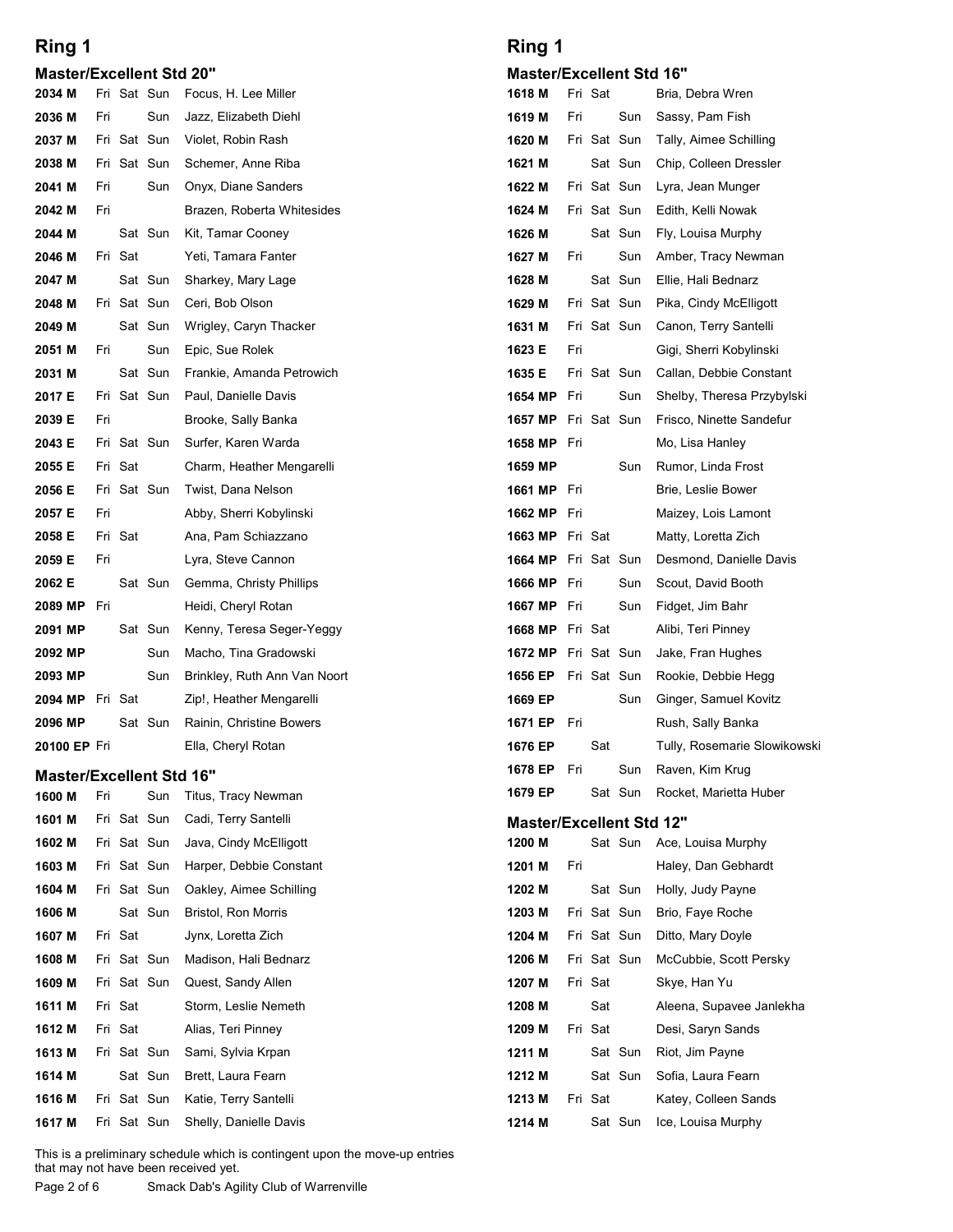| Ring 1                                    |             |                    |                                                  | Ring 1                  |            |                                               |
|-------------------------------------------|-------------|--------------------|--------------------------------------------------|-------------------------|------------|-----------------------------------------------|
| <b>Master/Excellent Std 12"</b><br>1219 E |             |                    | Fri Sat Sun Zipper, Susan Robinson               | T2B 16"<br>1600         | Sun        | Titus, Tracy Newman                           |
| Fri<br>1221 E                             |             |                    | Aurora, Gabriela Sloan                           | 1601                    | Sun        | Cadi, Terry Santelli                          |
| 1236 MP                                   |             | Sun                | Trump, Terry Santelli                            | 1606                    | Sun        | <b>Bristol, Ron Morris</b>                    |
| 1237 MP Fri                               |             | Sun                | Andy, Claire Putman                              | 1609                    | Sun        | Quest, Sandy Allen                            |
| 1238 MP Fri                               |             | Sun                | Spur, Mary Cheney                                | 1620                    | Sun        | Tally, Aimee Schilling                        |
| 1239 MP Fri                               |             | Sun                | Helix, Deborah Hanson                            | 1622                    | Sun        | Lyra, Jean Munger                             |
| 1241 MP Fri Sat<br>1242 MP                |             | Sat Sun            | Trace, Linda Parrilli                            | 1626<br>1627            | Sun<br>Sun | Fly, Louisa Murphy                            |
| 1243 MP                                   |             | Sat Sun            | Jingle, Judy Payne<br>Dixie, Jennifer Sumpter    | 1636                    | Sun        | Amber, Tracy Newman<br>Fiji, Susan Robinson   |
| <b>Master/Excellent Std 8"</b>            |             |                    |                                                  | 1640                    | Sun        | Breena, Sheila Doran                          |
| 800 M                                     | Fri Sat     |                    | Digby, Jeanine Angeli                            | 1641                    | Sun        | Buzz, Louisa Murphy                           |
| 801 M                                     | Fri Sat     |                    | Gretzky, Maria Sutjiamin                         | 1650                    | Sun        | Lucy, Rich Andrews                            |
| 802 M                                     | Fri Sat Sun |                    | Snooker, Lisa Ann Koenigs                        | 1656 P                  | Sun        | Rookie, Debbie Hegg                           |
| 803 M                                     |             | Sat Sun            | Daisy, Laura Donaldson                           | 1666 P                  | Sun        | Scout, David Booth                            |
| 804 M                                     | Fri Sat Sun |                    | Gigolo, Mary Doyle                               | 1669 P<br>1672 P        | Sun<br>Sun | Ginger, Samuel Kovitz<br>Jake, Fran Hughes    |
| 821 MP<br>822 MP                          |             | Sat Sun<br>Sat Sun | Rowdy, Jennifer Panattoni<br>Tango, Debby Pascal | 1677 P                  | Sun        | Arya, Jim Bahr                                |
| Fri<br>824 MP                             |             |                    | Liam, Yohko Katz                                 | T2B 12"                 |            |                                               |
| 826 MP                                    | Fri Sat     |                    | Soleil, Debra Wren                               | 1200                    | Sun        | Ace, Louisa Murphy                            |
| 827 MP                                    | Fri Sat     |                    | Pippin, Loretta Zich                             | 1214                    | Sun        | Ice, Louisa Murphy                            |
| <b>Master/Excellent Std 4"</b>            |             |                    |                                                  | 1219                    | Sun        | Zipper, Susan Robinson                        |
| 400 MP                                    |             | Sat Sun            | Teila, Sherry Speckels                           | T2B 8"                  |            |                                               |
| 401 MP                                    |             | Sat Sun            | Finnick, Jennifer Panattoni                      | 802                     | Sun        | Snooker, Lisa Ann Koenigs                     |
| T2B 24"                                   |             |                    |                                                  | Premier JWW 24"         |            |                                               |
| 2401                                      |             | Sun                | Stevee, Bruce Bahcall                            | 2401                    | Sat        | Stevee, Bruce Bahcall                         |
| 2412                                      |             | Sun                | Frankee, Bruce Bahcall                           | 2404                    | Sat        | Vinny, Jeanine Angeli                         |
| T2B 20"<br>2012                           |             | Sun                | Zeal, Karen Narta                                | Premier JWW 20"<br>2003 | Sat        | Katniss, Mia Erspamer                         |
| 2017                                      |             | Sun                | Paul, Danielle Davis                             | 2006                    | Sat        | CRISPR, Deborah Hanson                        |
| 2018                                      |             | Sun                | Suzie Q, Heidi Warren                            | 2007                    | Sat        | Peyote, Mary Cheney                           |
| 2019                                      |             | Sun                | Trip, Carol Nightingale                          | 2011                    | Sat        | Rhythm, Marilyn Bialas                        |
| 2031                                      |             | Sun                | Frankie, Amanda Petrowich                        | 2012                    | Sat        | Zeal, Karen Narta                             |
| 2032                                      |             | Sun                | Kona, Margaret Barton                            | 2013                    | Sat        | Hotsy-totsy, Dana Pike                        |
| 2034                                      |             | Sun                | Focus, H. Lee Miller                             | 2017                    | Sat        | Paul, Danielle Davis                          |
| 2037<br>2038                              |             | Sun                | Violet, Robin Rash<br>Schemer, Anne Riba         | 2022                    | Sat        | Vvroom!, Jenny Fingland                       |
| 2043                                      |             | Sun<br>Sun         | Surfer, Karen Warda                              | 2026<br>2028            | Sat<br>Sat | Bounce, Carrie Kelly<br>Whack, Jacquie Kramer |
| 2061                                      |             | Sun                | Toobe, Jacquie Kramer                            | 2033                    | Sat        | Andiamo, Douglas Freymann                     |
| 2071                                      |             | Sun                | Gravity, Sherry Kluever                          | 2034                    | Sat        | Focus, H. Lee Miller                          |
| 2078                                      |             | Sun                | Atomic, Elizabeth Diehl                          | 2037                    | Sat        | Violet, Robin Rash                            |
| 2093 P                                    |             | Sun                | Brinkley, Ruth Ann Van Noort                     | 2038                    | Sat        | Schemer, Anne Riba                            |
| 20104 P                                   |             | Sun                | River, Janice Booth                              | 2043                    | Sat        | Surfer, Karen Warda                           |
| 20109 P                                   |             |                    | Sun Maverick, Samuel Kovitz                      | 2046                    | Sat        | Yeti, Tamara Fanter                           |
|                                           |             |                    |                                                  | 2047                    | Sat        | Sharkey, Mary Lage                            |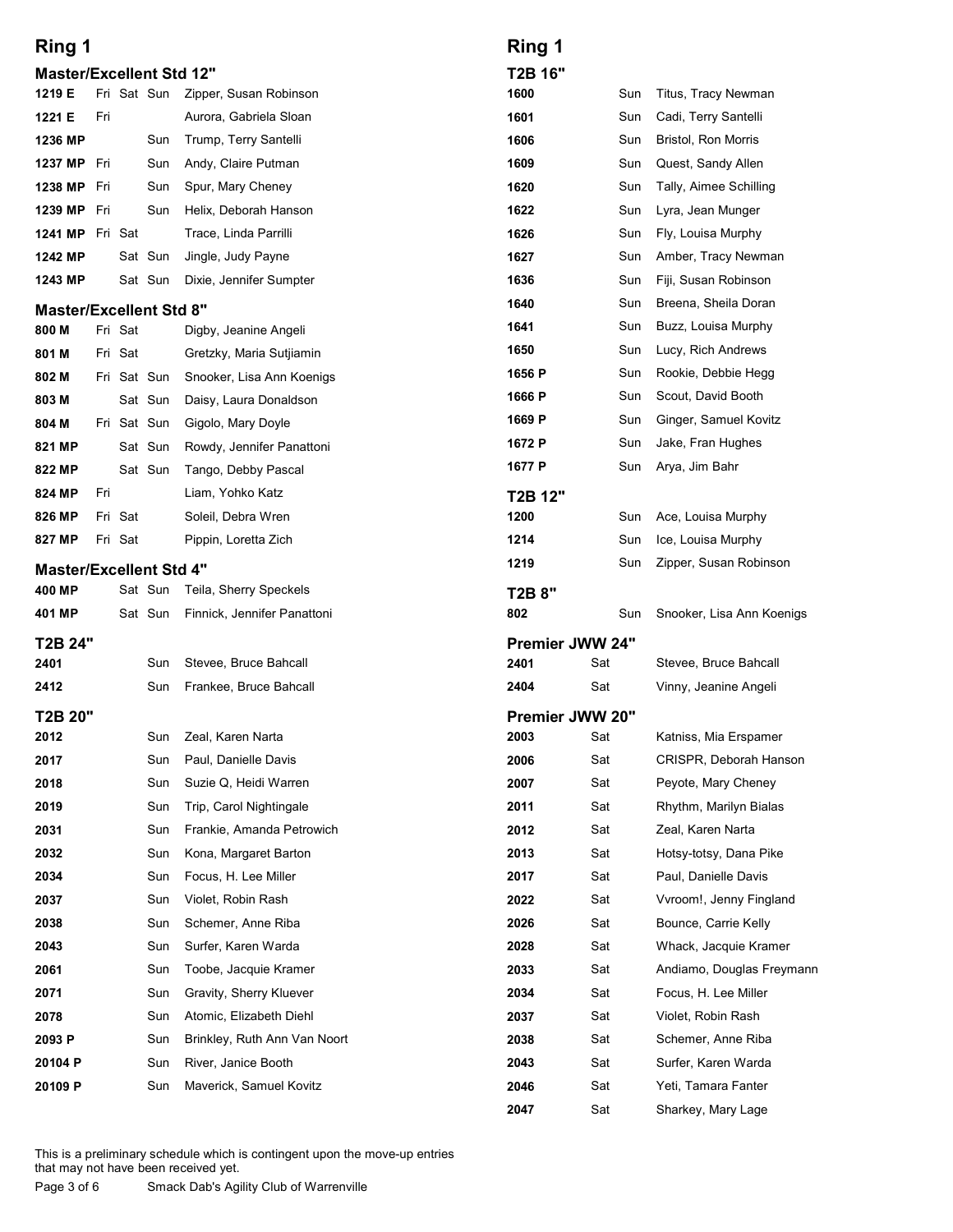| Ring 1                          |         |             |             |                                                       | Ring 1                          |     |                            |                |                                                    |
|---------------------------------|---------|-------------|-------------|-------------------------------------------------------|---------------------------------|-----|----------------------------|----------------|----------------------------------------------------|
| Premier JWW 20"                 |         |             |             |                                                       | <b>Master/Excellent JWW 20"</b> |     |                            |                |                                                    |
| 2048<br>2049                    |         | Sat<br>Sat  |             | Ceri, Bob Olson<br>Wrigley, Caryn Thacker             | 2006 M<br>2007 M                |     | Fri Sat Sun<br>Fri Sat Sun |                | CRISPR, Deborah Hanson<br>Peyote, Mary Cheney      |
| Premier JWW 16"                 |         |             |             |                                                       | 2008 M                          |     |                            | Sun            | Cooper, Steve Godinsky                             |
| 1602                            |         | Sat         |             | Java, Cindy McElligott                                | 2011 M                          |     | Fri Sat                    |                | Rhythm, Marilyn Bialas                             |
| 1606                            |         | Sat         |             | Bristol, Ron Morris                                   | 2012 M                          |     | Fri Sat Sun                |                | Zeal, Karen Narta                                  |
| 1607                            |         | Sat         |             | Jynx, Loretta Zich                                    | 2013 M<br>2014 M                | Fri | Fri Sat                    |                | Hotsy-totsy, Dana Pike<br>Mickey, Lois Lamont      |
| 1609<br>1618                    |         | Sat<br>Sat  |             | Quest, Sandy Allen<br>Bria, Debra Wren                | 2016 M                          | Fri |                            | Sun            | Wesley, Nancy Torosian                             |
| 1624                            |         | Sat         |             | Edith, Kelli Nowak                                    | 2018 M                          | Fri |                            | Sun            | Suzie Q, Heidi Warren                              |
| 1629                            |         | Sat         |             | Pika, Cindy McElligott                                | 2021 M                          |     | Fri Sat Sun                |                | Z, Robert Weber                                    |
| 1636                            |         | Sat         |             | Fiji, Susan Robinson                                  | 2022 M                          |     | Fri Sat                    |                | Vvroom!, Jenny Fingland                            |
| 1663 P                          |         | Sat         |             | Matty, Loretta Zich                                   | 2023 M<br>2024 M                | Fri |                            | Sat Sun        | Woodstock, Marietta Huber<br>Rex, Leslie Bower     |
| 1672 P<br>1676 P                |         | Sat<br>Sat  |             | Jake, Fran Hughes<br>Tully, Rosemarie Slowikowski     | 2026 M                          |     | Fri Sat                    |                | Bounce, Carrie Kelly                               |
| 1684 P                          |         | Sat         |             | Dio, Loretta Zich                                     | 2027 M                          |     |                            | Sat Sun        | Flame, Cheryl Peterson                             |
| Premier JWW 12"                 |         |             |             |                                                       | 2028 M                          |     | Fri Sat Sun                |                | Whack, Jacquie Kramer                              |
| 1200                            |         | Sat         |             | Ace, Louisa Murphy                                    | 2029 M                          |     | Fri Sat Sun                |                | Captive, Sherry Kluever                            |
| 1207                            |         | Sat         |             | Skye, Han Yu                                          | 2031 M<br>2032 M                | Fri |                            | Sat Sun<br>Sun | Frankie, Amanda Petrowich<br>Kona, Margaret Barton |
| 1211<br>1214                    |         | Sat<br>Sat  |             | Riot, Jim Payne<br>Ice, Louisa Murphy                 | 2033 M                          |     | Fri Sat                    |                | Andiamo, Douglas Freymann                          |
| 1622 P                          |         | Sat         |             | Lyra, Jean Munger                                     | 2034 M                          |     | Fri Sat Sun                |                | Focus, H. Lee Miller                               |
| Premier JWW 8"                  |         |             |             |                                                       | 2036 M                          | Fri |                            | Sun            | Jazz, Elizabeth Diehl                              |
| 802                             |         | Sat         |             | Snooker, Lisa Ann Koenigs                             | 2037 M                          |     | Fri Sat Sun                |                | Violet, Robin Rash                                 |
| 822 P                           |         | Sat         |             | Tango, Debby Pascal                                   | 2038 M<br>2039 M                | Fri | Fri Sat Sun                |                | Schemer, Anne Riba<br>Brooke, Sally Banka          |
| 827 P                           |         | Sat         |             | Pippin, Loretta Zich                                  | 2041 M                          | Fri |                            | Sun            | Onyx, Diane Sanders                                |
| Premier JWW 4"<br>400 P         |         | Sat         |             | Teila, Sherry Speckels                                | 2042 M                          | Fri |                            |                | Brazen, Roberta Whitesides                         |
| 401 P                           |         | Sat         |             | Finnick, Jennifer Panattoni                           | 2044 M                          |     |                            | Sat Sun        | Kit, Tamar Cooney                                  |
| <b>Master/Excellent JWW 24"</b> |         |             |             |                                                       | 2046 M<br>2047 M                |     | Fri Sat                    | Sat Sun        | Yeti, Tamara Fanter<br>Sharkey, Mary Lage          |
| 2400 M                          |         |             | Fri Sat Sun | Cooper, Helen Baloun                                  | 2048 M                          |     | Fri Sat Sun                |                | Ceri, Bob Olson                                    |
| 2401 M                          |         | Fri Sat Sun |             | Stevee, Bruce Bahcall                                 | 2049 M                          |     |                            | Sat Sun        | Wrigley, Caryn Thacker                             |
| 2402 M                          |         | Fri Sat Sun |             | Cricket, Judie Seyller                                | 2051 M                          | Fri |                            | Sun            | Epic, Sue Rolek                                    |
| 2403 M<br>2404 M                | Fri Sat | Sat         |             | Brynlee, Stacey Moore<br>Vinny, Jeanine Angeli        | 2017 E                          |     | Fri Sat Sun                |                | Paul, Danielle Davis                               |
| 2406 M                          |         | Fri Sat Sun |             | Misty, Helen Baloun                                   | 2019 E<br>2043 E                |     | Fri Sat Sun<br>Fri Sat Sun |                | Trip, Carol Nightingale<br>Surfer, Karen Warda     |
| 2410 E                          |         |             | Sun         | Promise, Christine Bowers                             | 2056 E                          |     | Fri Sat Sun                |                | Twist, Dana Nelson                                 |
| 2411 E                          | Fri     |             |             | Beamer, Julie Sjullie-Drmolka                         | 2057 E                          | Fri |                            |                | Abby, Sherri Kobylinski                            |
| 2412 E                          | Fri     |             | Sun         | Frankee, Bruce Bahcall                                | 2062 E                          |     |                            | Sat Sun        | Gemma, Christy Phillips                            |
| <b>Master/Excellent JWW 20"</b> |         |             |             |                                                       | 2089 MP                         | Fri |                            |                | Heidi, Cheryl Rotan                                |
| 2000 M<br>2001 M                |         | Sat Sun     |             | Fri Sat Sun Sookie, Bob Olson<br>Delta, Caryn Thacker | 2091 MP<br>2092 MP              |     |                            | Sat Sun<br>Sun | Kenny, Teresa Seger-Yeggy<br>Macho, Tina Gradowski |
| 2002 M                          | Fri     |             | Sun         | Ignite, Sue Rolek                                     | 2093 MP                         |     |                            | Sun            | Brinkley, Ruth Ann Van Noort                       |
|                                 | Fri Sat |             |             | Katniss, Mia Erspamer                                 | 2094 MP Fri Sat                 |     |                            |                | Zip!, Heather Mengarelli                           |
| 2003 M                          |         |             |             |                                                       |                                 |     |                            | Sat Sun        |                                                    |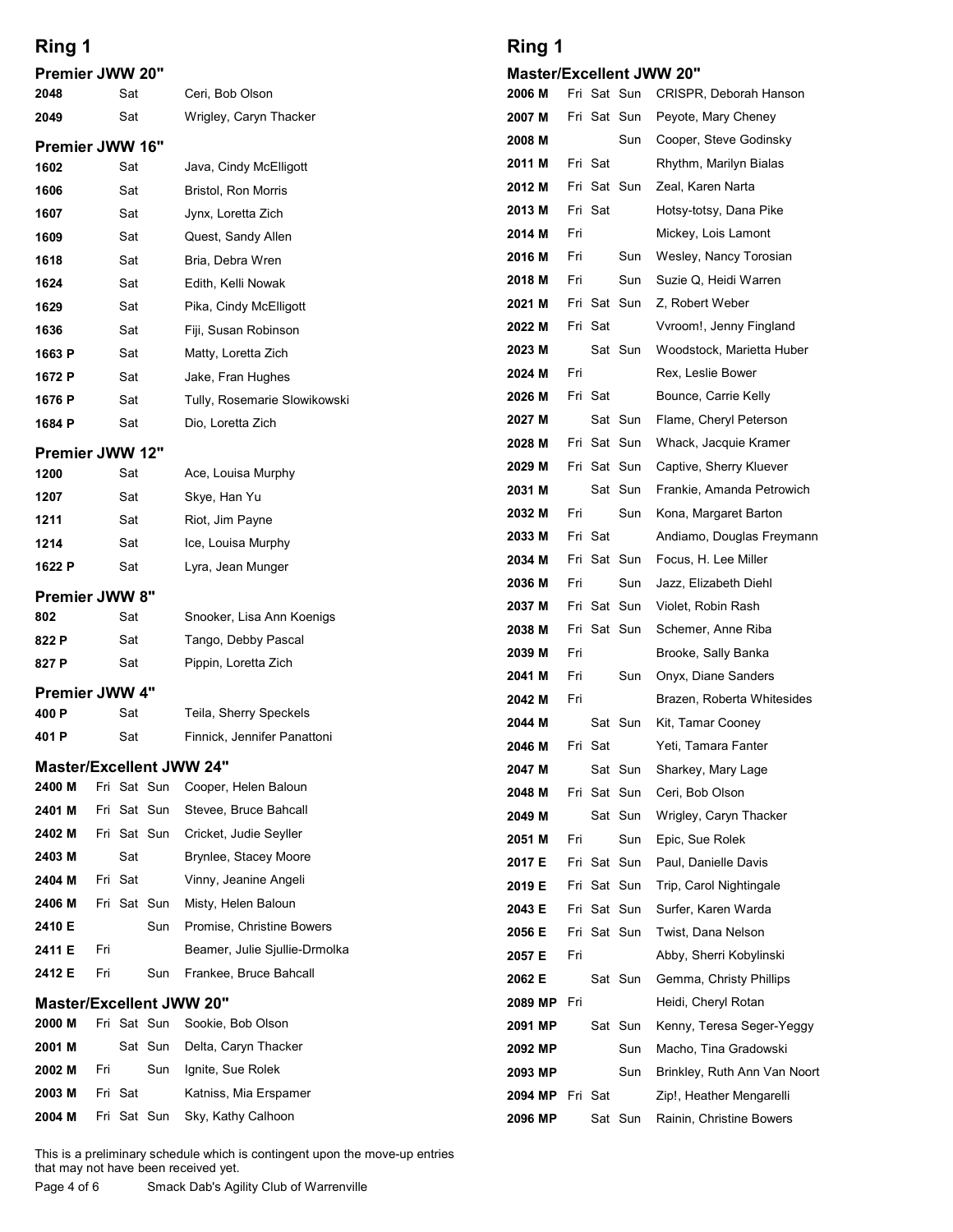#### Master/Excellent JWW 20"

## Master/Excellent JWW 16"<br>1600 M Fri Sun Titus Tracy Ne

| Ring 1<br><b>Master/Excellent JWW 20"</b> |     |         |                |                                                                                                                                                                | Ring 1<br><b>Master/Excellent JW</b>           |     |
|-------------------------------------------|-----|---------|----------------|----------------------------------------------------------------------------------------------------------------------------------------------------------------|------------------------------------------------|-----|
| 20100 EP Fri                              |     |         |                | Ella, Cheryl Rotan                                                                                                                                             | 1672 MP Fri Sat Sun                            |     |
| <b>Master/Excellent JWW 16"</b>           |     |         |                |                                                                                                                                                                | 1676 EP<br>Sat                                 |     |
| 1600 M                                    | Fri |         | Sun            | Titus, Tracy Newman                                                                                                                                            | 1679 EP<br>Sat Sun                             |     |
| 1601 M                                    |     |         | Fri Sat Sun    | Cadi, Terry Santelli                                                                                                                                           | <b>Master/Excellent JW</b>                     |     |
| 1602 M                                    |     |         | Fri Sat Sun    | Java, Cindy McElligott                                                                                                                                         | 1200 M<br>Sat Sun                              |     |
| 1603 M                                    |     |         | Fri Sat Sun    | Harper, Debbie Constant                                                                                                                                        | 1201 M<br>Fri                                  |     |
| 1604 M                                    |     |         | Fri Sat Sun    | Oakley, Aimee Schilling                                                                                                                                        | 1202 M<br>Sat Sun                              |     |
| 1606 M                                    |     |         | Sat Sun        | Bristol, Ron Morris                                                                                                                                            | Fri Sat Sun<br>1203 M                          |     |
| 1607 M                                    |     | Fri Sat |                | Jynx, Loretta Zich                                                                                                                                             | Fri Sat Sun<br>1204 M                          |     |
| 1608 M                                    |     |         | Fri Sat Sun    | Madison, Hali Bednarz                                                                                                                                          | Fri Sat Sun<br>1206 M                          |     |
| 1609 M<br>1611 M                          |     | Fri Sat | Fri Sat Sun    | Quest, Sandy Allen<br>Storm, Leslie Nemeth                                                                                                                     | Fri Sat<br>1207 M<br>Sat<br>1208 M             |     |
| 1612 M                                    |     | Fri Sat |                | Alias, Teri Pinney                                                                                                                                             | Fri Sat<br>1209 M                              |     |
| 1613 M                                    |     |         | Fri Sat Sun    | Sami, Sylvia Krpan                                                                                                                                             | Sat Sun<br>1211 M                              |     |
| 1614 M                                    |     |         | Sat Sun        | Brett, Laura Fearn                                                                                                                                             | Sat Sun<br>1212 M                              |     |
| 1616 M                                    |     |         | Fri Sat Sun    | Katie, Terry Santelli                                                                                                                                          | Fri Sat<br>1213 M                              |     |
| 1617 M                                    |     |         | Fri Sat Sun    | Shelly, Danielle Davis                                                                                                                                         | Sat Sun<br>1214 M                              |     |
| 1618 M                                    |     | Fri Sat |                | Bria, Debra Wren                                                                                                                                               | Fri Sat Sun<br>1219 E                          |     |
| 1619 M                                    | Fri |         | Sun            | Sassy, Pam Fish                                                                                                                                                | 1235 MP Fri Sat Sun                            |     |
| 1620 M                                    |     |         | Fri Sat Sun    | Tally, Aimee Schilling                                                                                                                                         | 1236 MP                                        | Sun |
| 1621 M                                    |     |         | Sat Sun        | Chip, Colleen Dressler                                                                                                                                         | 1237 MP<br>Fri                                 | Sun |
| 1622 M                                    |     |         | Fri Sat Sun    | Lyra, Jean Munger                                                                                                                                              | 1238 MP<br>Fri                                 | Sun |
| 1623 M                                    | Fri |         |                | Gigi, Sherri Kobylinski                                                                                                                                        | 1239 MP<br>Fri                                 | Sun |
| 1624 M                                    |     |         | Fri Sat Sun    | Edith, Kelli Nowak                                                                                                                                             | 1241 MP Fri Sat<br>Sat Sun                     |     |
| 1626 M<br>1627 M                          | Fri |         | Sat Sun<br>Sun | Fly, Louisa Murphy<br>Amber, Tracy Newman                                                                                                                      | 1242 MP<br>1243 MP<br>Sat Sun                  |     |
| 1628 M                                    |     |         | Sat Sun        | Ellie, Hali Bednarz                                                                                                                                            |                                                |     |
| 1629 M                                    |     |         | Fri Sat Sun    | Pika, Cindy McElligott                                                                                                                                         | <b>Master/Excellent JW</b><br>800 M<br>Fri Sat |     |
| 1631 M                                    |     |         | Fri Sat Sun    | Canon, Terry Santelli                                                                                                                                          | Fri Sat Sun<br>802 M                           |     |
| 1636 E                                    |     |         | Fri Sat Sun    | Fiji, Susan Robinson                                                                                                                                           | 803 M<br>Sat Sun                               |     |
| 1640 E                                    |     |         | Fri Sat Sun    | Breena, Sheila Doran                                                                                                                                           | Fri Sat Sun<br>804 M                           |     |
| 1641 E                                    |     |         | Sun            | Buzz, Louisa Murphy                                                                                                                                            | 821 MP<br>Sat Sun                              |     |
| 1654 MP                                   | Fri |         | Sun            | Shelby, Theresa Przybylski                                                                                                                                     | Sat Sun<br>822 MP                              |     |
| 1657 MP                                   |     |         | Fri Sat Sun    | Frisco, Ninette Sandefur                                                                                                                                       | Fri<br>824 MP                                  |     |
| 1658 MP Fri                               |     |         |                | Mo, Lisa Hanley                                                                                                                                                | Fri Sat<br>826 MP                              |     |
| 1659 MP                                   |     |         | Sun            | Rumor, Linda Frost                                                                                                                                             | Fri Sat<br>827 MP                              |     |
| 1661 MP                                   | Fri |         |                | Brie, Leslie Bower                                                                                                                                             | Fri<br>828 MP                                  |     |
| 1662 MP<br>1663 MP Fri Sat                | Fri |         |                | Maizey, Lois Lamont<br>Matty, Loretta Zich                                                                                                                     | <b>Master/Excellent JW</b>                     |     |
| 1664 MP Fri Sat Sun                       |     |         |                | Desmond, Danielle Davis                                                                                                                                        | 400 MP<br>Sat Sun                              |     |
| 1666 MP                                   | Fri |         | Sun            | Scout, David Booth                                                                                                                                             | Sat Sun<br>401 MP                              |     |
| 1667 MP                                   | Fri |         | Sun            | Fidget, Jim Bahr                                                                                                                                               | Fri Sat<br>801 MP                              |     |
| <b>1668 MP</b> Fri Sat                    |     |         |                | Alibi, Teri Pinney                                                                                                                                             | Open JWW 24"                                   |     |
| 1669 MP                                   |     |         | Sun            | Ginger, Samuel Kovitz                                                                                                                                          | Fri Sat<br>2416                                |     |
| 1671 MP                                   | Fri |         |                | Rush, Sally Banka                                                                                                                                              |                                                |     |
| Page 5 of 6                               |     |         |                | This is a preliminary schedule which is contingent upon the move-up entries<br>that may not have been received yet.<br>Smack Dab's Agility Club of Warrenville |                                                |     |

#### Ring 1

| <b>Master/Excellent JWW 16"</b> |  |
|---------------------------------|--|
|---------------------------------|--|

| Ring 1                                   |     |         |                            |                                                |
|------------------------------------------|-----|---------|----------------------------|------------------------------------------------|
| <b>Master/Excellent JWW 16"</b>          |     |         |                            |                                                |
| 1672 MP Fri Sat Sun                      |     |         |                            | Jake, Fran Hughes                              |
| 1676 EP                                  |     | Sat     |                            | Tully, Rosemarie Slowikowski                   |
| 1679 EP                                  |     |         | Sat Sun                    | Rocket, Marietta Huber                         |
| <b>Master/Excellent JWW 12"</b>          |     |         |                            |                                                |
| 1200 M                                   |     |         | Sat Sun                    | Ace, Louisa Murphy                             |
| 1201 M                                   | Fri |         |                            | Haley, Dan Gebhardt                            |
| 1202 M                                   |     |         | Sat Sun                    | Holly, Judy Payne                              |
| 1203 M                                   |     |         | Fri Sat Sun                | Brio, Faye Roche                               |
| 1204 M<br>1206 M                         |     |         | Fri Sat Sun<br>Fri Sat Sun | Ditto, Mary Doyle<br>McCubbie, Scott Persky    |
| 1207 M                                   |     | Fri Sat |                            | Skye, Han Yu                                   |
| 1208 M                                   |     | Sat     |                            | Aleena, Supavee Janlekha                       |
| 1209 M                                   |     | Fri Sat |                            | Desi, Saryn Sands                              |
| 1211 M                                   |     |         | Sat Sun                    | Riot, Jim Payne                                |
| 1212 M                                   |     |         | Sat Sun                    | Sofia, Laura Fearn                             |
| 1213 M                                   |     | Fri Sat |                            | Katey, Colleen Sands                           |
| 1214 M                                   |     |         | Sat Sun                    | Ice, Louisa Murphy                             |
| 1219 E                                   |     |         | Fri Sat Sun                | Zipper, Susan Robinson                         |
| 1235 MP Fri Sat Sun<br>1236 MP           |     |         | Sun                        | Split, Jacquie Kramer<br>Trump, Terry Santelli |
| 1237 MP                                  | Fri |         | Sun                        | Andy, Claire Putman                            |
| 1238 MP                                  | Fri |         | Sun                        | Spur, Mary Cheney                              |
| 1239 MP                                  | Fri |         | Sun                        | Helix, Deborah Hanson                          |
| 1241 MP Fri Sat                          |     |         |                            | Trace, Linda Parrilli                          |
| 1242 MP                                  |     |         | Sat Sun                    | Jingle, Judy Payne                             |
| 1243 MP                                  |     |         | Sat Sun                    | Dixie, Jennifer Sumpter                        |
| <b>Master/Excellent JWW 8"</b>           |     |         |                            |                                                |
| 800 M                                    |     | Fri Sat |                            | Digby, Jeanine Angeli                          |
| 802 M                                    |     |         | Fri Sat Sun                | Snooker, Lisa Ann Koenigs                      |
| 803 M<br>804 M                           |     |         | Sat Sun<br>Fri Sat Sun     | Daisy, Laura Donaldson<br>Gigolo, Mary Doyle   |
| 821 MP                                   |     |         | Sat Sun                    | Rowdy, Jennifer Panattoni                      |
| 822 MP                                   |     |         | Sat Sun                    | Tango, Debby Pascal                            |
| 824 MP                                   | Fri |         |                            | Liam, Yohko Katz                               |
| 826 MP                                   |     | Fri Sat |                            | Soleil, Debra Wren                             |
| 827 MP                                   |     | Fri Sat |                            | Pippin, Loretta Zich                           |
| 828 MP                                   | Fri |         |                            | Ruby, Saryn Sands                              |
| <b>Master/Excellent JWW 4"</b><br>400 MP |     |         | Sat Sun                    | Teila, Sherry Speckels                         |
| 401 MP                                   |     |         | Sat Sun                    | Finnick, Jennifer Panattoni                    |
| 801 MP                                   |     | Fri Sat |                            | Gretzky, Maria Sutjiamin                       |
| 2416                                     |     | Fri Sat |                            | Deacon, Tina Gradowski                         |
| Open JWW 24"                             |     |         |                            |                                                |